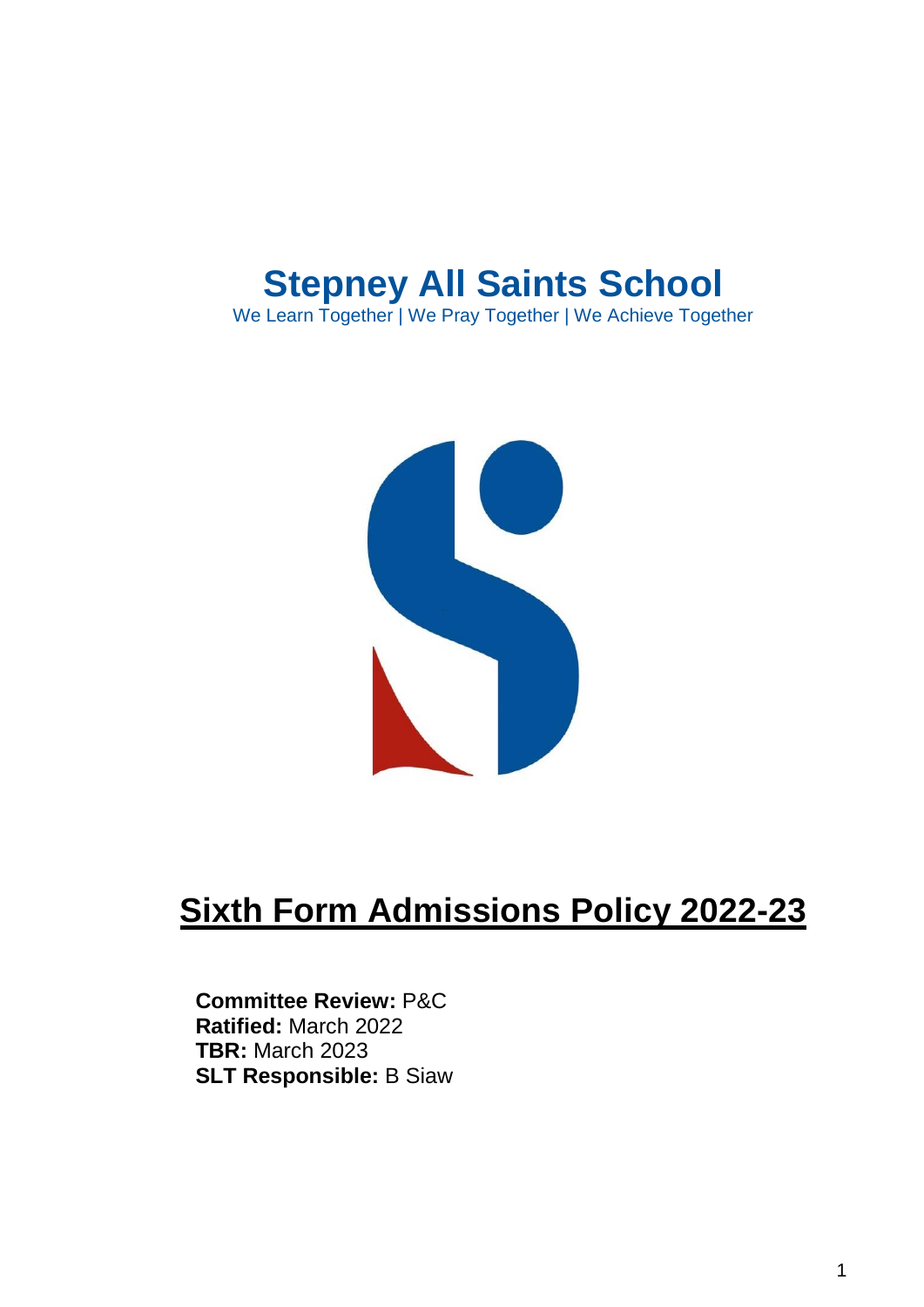# **Rationale**

Stepney All Saints Church of England School is a large, inclusive sixth form with a distinct faith ethos and a core value of "respect for all." While we operate an inclusive sixth form, it is expected that all students meet the rigorous entry criteria, with appropriate qualifications and ability for the pathway they wish to follow.

Additional expectations of sixth form students include: a commitment to our ethos; adherence to the school dress code; adherence to the school's code of conduct and expectations for behaviour in school, outside of school and online; attendance to school; attendance at lessons; commitment to work and completion of work assignments. Students and parents are asked to commit to following these expectations before enrolling into the sixth form.

This policy is designed to explain the procedures that the School uses to decide on admissions to its Sixth Form. This is in line with statutory guidance and advice from the Tower Hamlets Local Authority.

## **Policy Statement**

Admission is open to students under the age of 19 years old.

The School operates a sixth form for a total of 550 students. Up to 200 places will be available in year 12 for students progressing from year 11 and a minimum of 100 year 12 places will be available for external students, provided they meet the minimum entry requirements set out on page three. The School will be able to admit more than its planned number of external students if it is undersubscribed by students progressing from its own year 11. All students will be required to complete a course application form online, in which they will be asked to specify the courses they wish to study. Students unable to complete an online application form are advised to contact the school.

Each course has a maximum size, and students who meet the entry requirements will be allocated to courses strictly by order of receipt of their course application. If a course is full, the school may offer alternative courses. The maximum course sizes are as follows:

- A level (20 students)
- Level 3 BTEC (25 students)
- Level 2 courses (25 students)

Applicants should be aware that a course will not run if the Headteacher confirms that the number of students in a teaching group is too low for the course to be viable. An alternative course will be offered, where possible.

## **Oversubscription Criteria**

If a tie-break is necessary to determine who is admitted, the School will apply its oversubscription criteria as follows:

- 1. Children looked after by the local authority, previously looked after children who have left care under a special arrangement (residence) or special guardianship order, or those adopted from local authority care. Confirmation of a child's looked-after status will be required.
- 2. Students who have a strong medical or social reason to attend the School. This can include the parents', carers' or other family members' medical conditions and the family's social needs. Parents must complete the relevant section on the application form and attach medical and/or social reports from a suitable professional (e.g. a doctor or social worker) to support the application.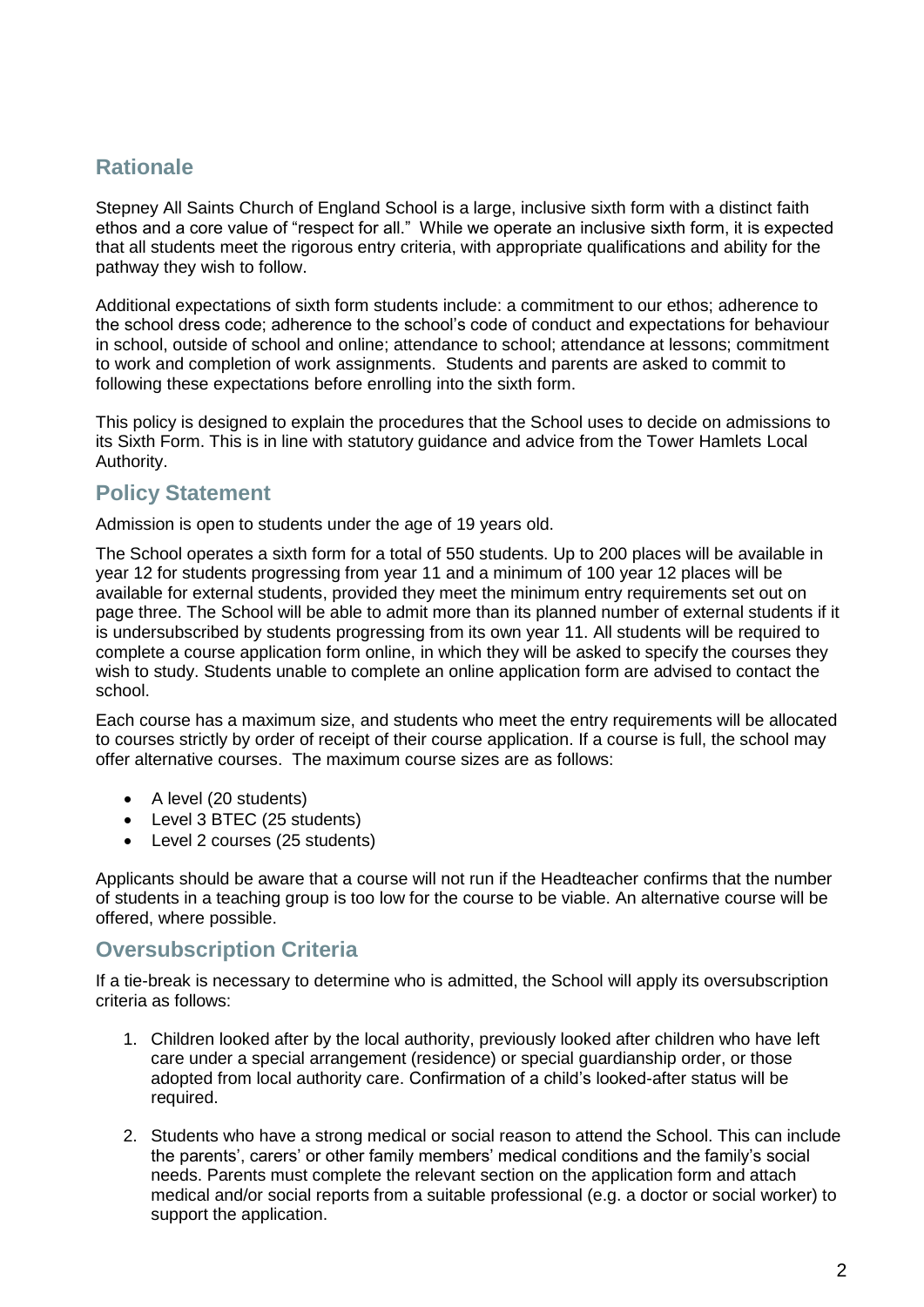- 3. Students who live the nearest distance from their home to the School. The shortest walking route from the home address to the School's sixth form entrance on Bromley Street, using a digital map, will measure home-to-school distances.
	- a. The applicant's home address means: the address where the applicant normally and permanently lives on a full-time basis. This must not be a temporary address, an address of a carer or relative, or a second or subsequent address.
	- b. Where it is claimed a student is resident at more than one address, applicants will be required to provide justification and evidence of a family's circumstances (e.g. legal separation). If a student spends part of the week with parents at different addresses, the home address will be where they usually spend the majority of the school week with a parent.

Applications received after the closing date will be considered as late applications and will not be dealt with until all the on-time applications have been considered.

Offers of a place in the sixth form will be made in accordance with the timetable set out in the policy and will be conditional upon a student meeting the minimum course entry requirements.

A pre-course meeting maybe held with the student in August to review attained grades at GCSE and to provide further advice on options and entry requirements to particular courses. Although the pre-course meeting is important to assess a student's suitability for entry to a particular course it will not determine a student's eligibility for entry to the sixth form unless the student has failed to meet the entry requirements for their preferred course.

Students will also be required to attend the sixth Form Induction Day in the Autumn Term and complete summer assignment(s) where appropriate.

#### **Multiple births or siblings with birth dates in the same academic year**

Allocation of places is based on individual students meeting the requirements of their chosen course. No guarantee of a place is given to other siblings applying to the school from the same family.

## **Accepting or declining the offer of a place**

Places are offered on the understanding that there is a commitment to meet the academic requirements of the course. Applicants are required to accept or decline the allocated place using the form sent with the acceptance letter. For applications made online, students should follow the instructions in the conditional offer email to accept their place.

The form must be returned to the school or e-mail acceptance received within three weeks from the date of the offer letter. If a form is not received, there will be one further offer letter, warning that failure to respond may result in the place being withdrawn. Applicants are requested to advise the school at any stage if you are not accepting the place for any reason.

Students for whom a place is offered and accepted will have it confirmed when GCSE results are published in August, following an enrolment meeting.

### **Applications for students with Education, Health and Care Plans**

An application for a student with an Education, Health and Care Plan (EHCP) is dealt with under a separate procedure, in line with the Special Educational Needs Code of Practice. A student will be admitted before all other applicants if it is agreed that Stepney All Saints Sixth Form can be named in their EHCP.

## **Waiting Lists**

Waiting lists will not be held for Sixth form admissions.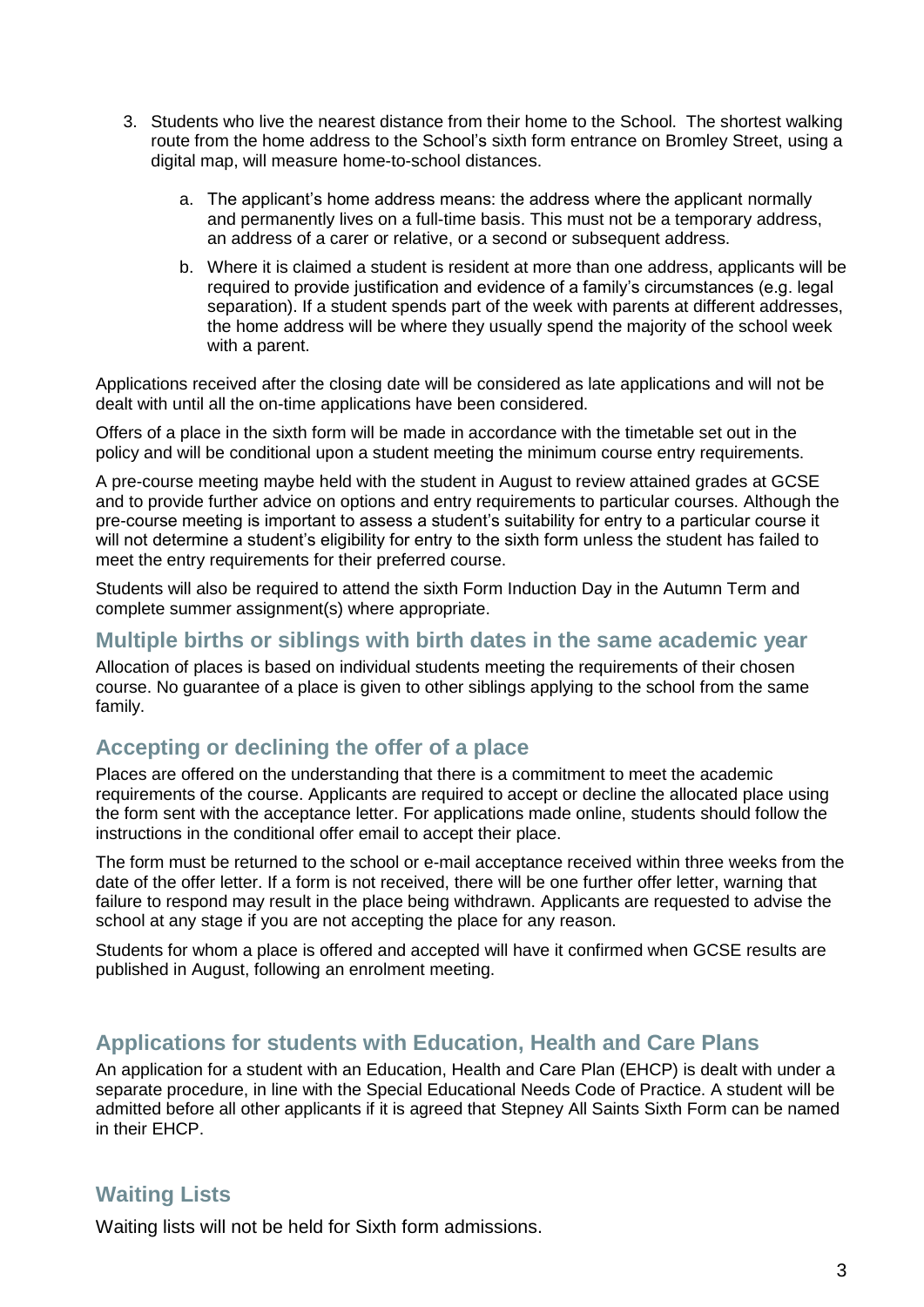## **Withdrawal of an Offer**

The Governors reserve the right to withdraw the offer of a place if false or misleading information is provided during the application process or if a safeguarding assessment determines that the student poses a serious risk to the Health & Wellbeing of others in the School.

# **Right of Appeal**

If you are not offered a place at the School or if an offer of a place is withdrawn, there is a right to appeal to an Independent Appeal Panel. The Appeal must be received in writing within 20 school days of a place not being offered or from the point of notification that a place has been withdrawn. You must state your reasons for an appeal or your appeal will not be considered. Appeals are handled by the Local Authority, set up in accordance with the provisions of the School Standards and Framework Act. Parents/students wishing to appeal can obtain an appeal form from:

#### **Pupil Services**

Tower Hamlets Children's Services Town Hall, Mulberry Place 5 Clove Crescent, E14 2BG Tel: 020 7364 5006

# **Timetable for Admissions to Stepney All Saints Sixth Form**

|                                    | <b>Activity</b>                                          | <b>Key Dates</b>                          |
|------------------------------------|----------------------------------------------------------|-------------------------------------------|
| All<br><b>students</b>             | Prospectus and Application Form available                | Autumn Term 2022                          |
|                                    | Open evening                                             | January 2023                              |
|                                    | Closing date for Applications                            | February 2023                             |
| <b>Internal</b><br>students        | Date conditional offers sent to 'INTERNAL' students      | January 2023                              |
|                                    | Deadline for acceptance of 'INTERNAL' conditional offers | 21 days from date of<br>acceptance latter |
| <b>External</b><br><b>students</b> | Date conditional offers sent to 'EXTERNAL' students      | <b>March 2023</b>                         |
|                                    | Deadline for acceptance of 'EXTERNAL' conditional offers | 21 days from date of<br>acceptance letter |
| All<br>students                    | Appeals Heard                                            | 14 days after Easter<br>holidays          |

## **In-Year Applicants**

Under normal circumstances an in year applicant would not be accepted after the 1st half term of the school year. Applications for In-Year admission to the sixth form must be made on the same form as used for the normal point of entry. If a place is available the student will be admitted provided that

- The student meets minimum course requirements for the course chosen;
- The student has studied the same syllabus for the course(s) chosen in order to facilitate transfer

## **External Applicants**

The same criteria will apply as it does to students already on roll at the School. Students should submit an application form, which is available in the sixth Form prospectus and from the School's website. Equivalent qualifications will be accepted from students applying from foreign countries, provided they meet the required minimum criteria of the course for which they have applied.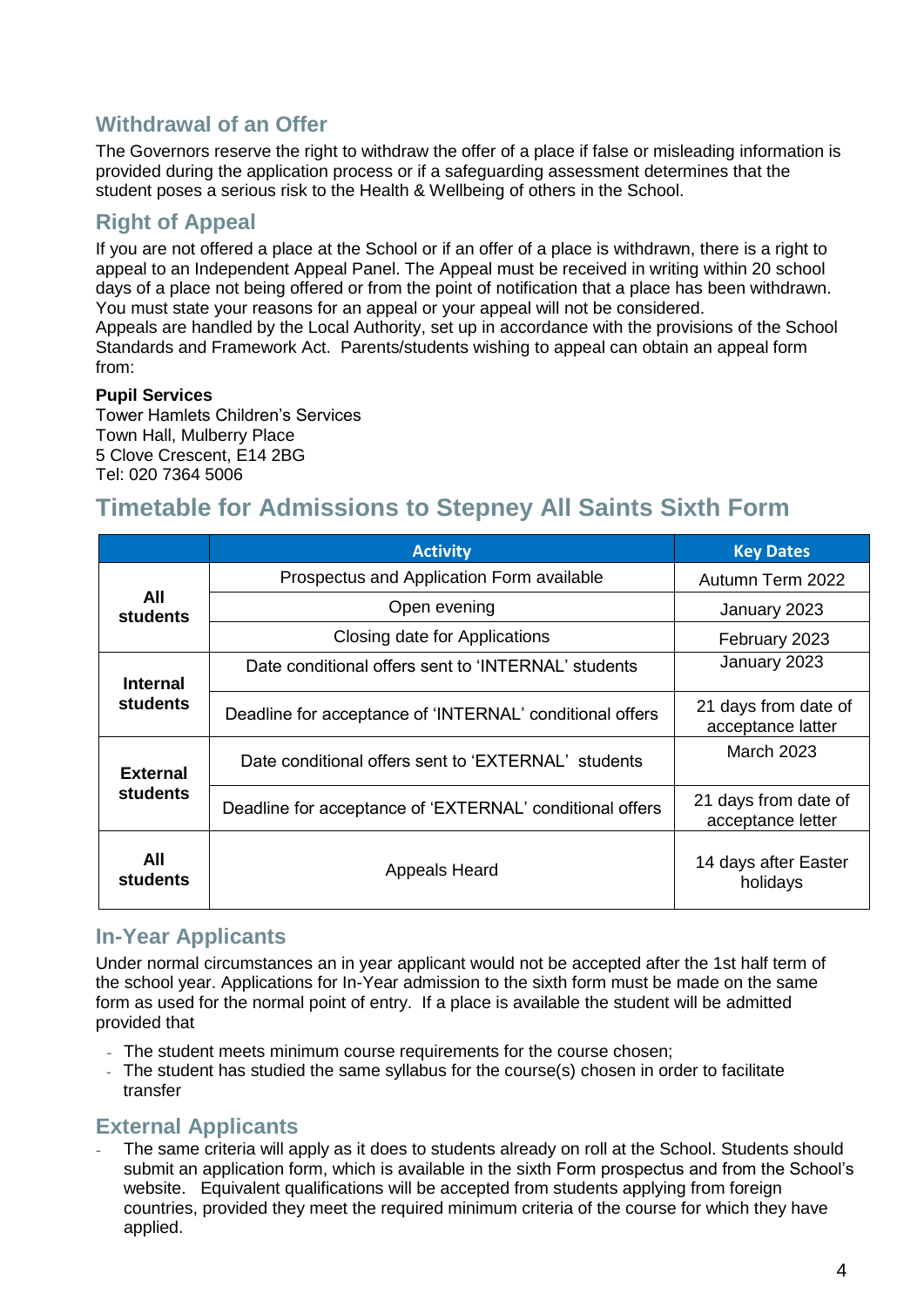### **Changing courses**

The course selection process is tailored to the individual student so it is not expected that students will want to change their advanced level course after their enrolment meeting. However, where there is a valid case course changes will only happen until two weeks into teaching time. Changing a course any later than this is very difficult and students are unlikely to catch up with work missed.

## **The minimum course entry requirements for Year 12 are as follows:**

Students will be enrolled onto a two year course following one of these pathways:

#### **A level courses (Academic Pathway)**

Most students who follow this pathway will take 3 A-levels and will be offered the opportunity to take the Extended Project Qualification (EPQ). Some students will be made an offer to take 4 Alevels and the opportunity to take the EPQ. Minimum entry requirements for all A-level courses are a minimum of 8 GCSE subjects, with an average grade of 6 (legacy grade B) or above, including at least a grade 6 or above in GCSE English Language (or Literature) and GCSE mathematics and a grade 6 or above in GCSE Science. Additionally, some subjects have subject specific entry requirements, details of which can be found on the school's website and in the prospectus.

#### **Level 3 BTEC Diploma course (Vocational Pathway)**

Most students who follow this pathway will take three BTEC courses. Some students will be offered the opportunity to take a fourth BTEC course. Minimum entry requirements for all level 3 vocational courses are a minimum of 5 GCSE subjects with an average grade of 5 or above, including at least a grade 5 in GCSE English Language (or Literature) and GCSE mathematics, and a grade 5 or above in GCSE Science. We also offer a combination qualification where students can take a BTEC course (worth 2 A Levels) and combine it with one A Level subject.

#### **Level 2 BTEC Diploma**

All students who follow this pathway will study either level 2 Business Studies or Health and Social Care, along with GCSE re-sit English Language and/or mathematics. Minimum entry requirements for all level 2 courses are a minimum of 3 GCSE grades 3 or above, plus a minimum of grade 3 in GCSE English Language (or Literature) and GCSE mathematics.

Students who do not fulfil the entry criteria for their chosen courses or subjects, or whose chosen post-16 course cannot be accommodated by the School, will be guided onto the most appropriate alternative course or subjects, either at the School, or an alternative provider where appropriate.

#### **Monitoring and Review of the sixth Form Admissions Policy**

Annually.

### **Links to other policies/documents**

**Prospectus** 

School Website

Stepney All Saints Church of England School,Sixth Form Entry Requirements, Academic Pathways, 2018-2019

#### **Staff Responsible**

Governors, Headteacher and Deputy Headteacher, Sixth Form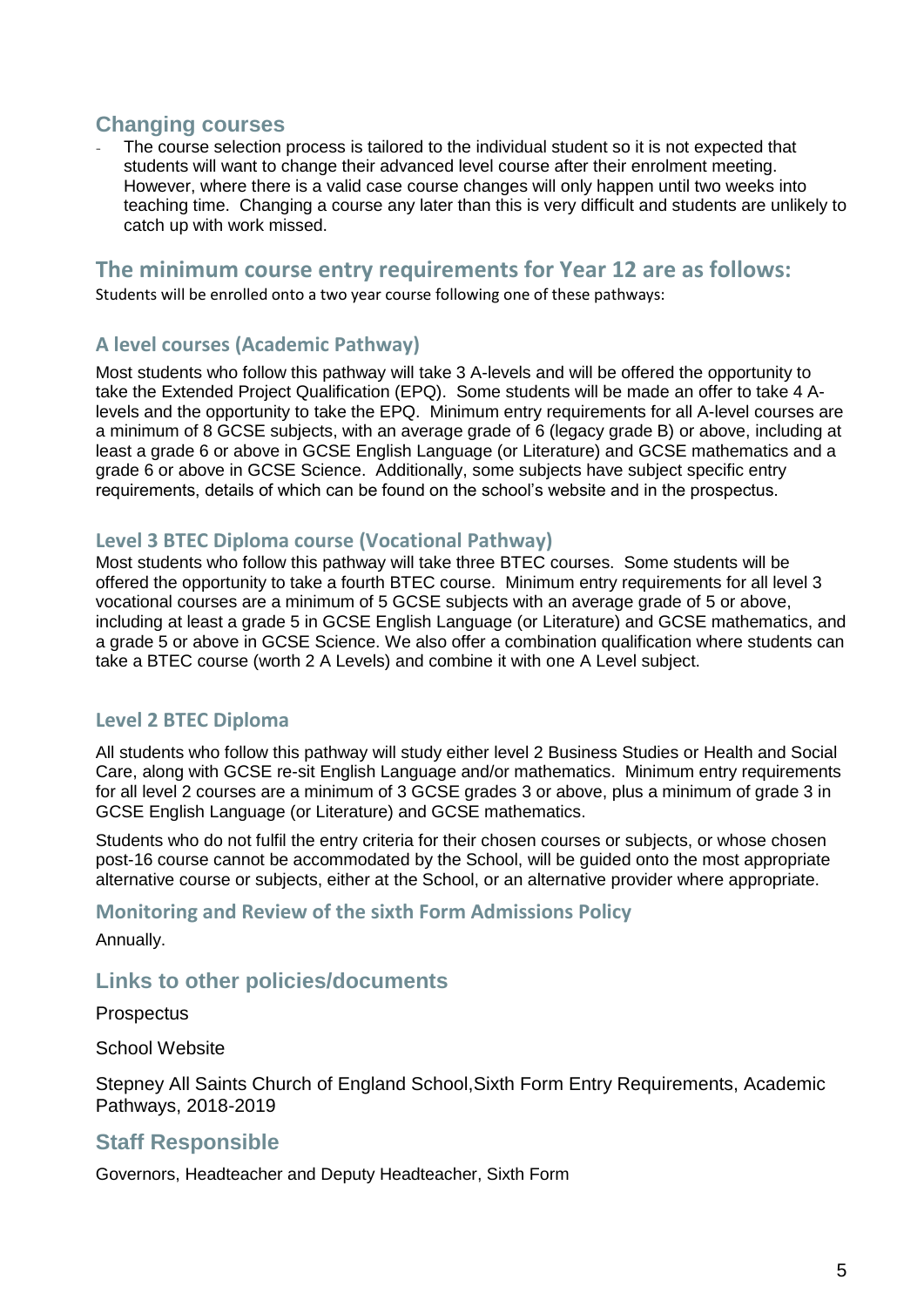#### **Date approved by the Governing Body**

24th March 2022

#### **Appendix 1**

#### **Stepney All Saints Church of England School and Sixth Form 2021-2022**

#### **Academic Pathway (A-Levels) – Subject Specific Entry Requirements**

Minimum entry requirements for all A-level courses are a minimum of 8 GCSE subjects, with an average grade of 6 (legacy grade B) or above, including at least a grade 6 or above in GCSE English Language (or Literature) and GCSE mathematics and a grade 6 or above in GCSE Science. Additionally, some subjects also have subject specific entry requirements, which are outlined in the table below:

| <b>Subject</b>                              | Level   | <b>Specific Entry Requirements</b>                                                                                                    |
|---------------------------------------------|---------|---------------------------------------------------------------------------------------------------------------------------------------|
| <b>ART</b>                                  | A-Level | 6 or above in GCSE Art                                                                                                                |
| <b>BIOLOGY</b>                              | A-Level | 6 or above in GCSE Science & 6 in GCSE English Language &<br>maths                                                                    |
| <b>BUSINESS STUDIES</b>                     | A-Level | 6 or above in GCSE English Language                                                                                                   |
| <b>CHEMISTRY</b>                            | A-Level | 6 or above in GCSE Science & 6 in GCSE English Language &<br>lmaths                                                                   |
| <b>COMPUTING SCIENCE</b>                    | A-Level | 5 or above in mathematics and English Language. 6 or above<br>in GCSE Information Technology/BTEC equivalent at<br><b>Distinction</b> |
| <b>ECONOMICS</b>                            | A-Level | 6 or above in GCSE maths & English Language                                                                                           |
| <b>ENGLISH LANGUAGE &amp;</b><br>LITERATURE |         | A-Level 6 or above in GCSE English Language or Literature                                                                             |
| <b>ENGLISH LITERATURE</b>                   |         | A-Level 6 or above in GCSE English Language and Literature                                                                            |
| <b>GEOGRAPHY</b>                            |         | A-Level 6 or above in GCSE Geography                                                                                                  |
| <b>GOVERNMENT &amp; POLITICS</b>            | A-Level | 6 or above in GCSE English Language                                                                                                   |
| <b>HISTORY</b>                              |         | A-Level 6 or above in GCSE English Language                                                                                           |
| <b>LAW</b>                                  | A-Level | 6 or above in GCSE English Language                                                                                                   |
| <b>MATHEMATICS</b>                          | A-Level | 7 or above in GCSE mathematics                                                                                                        |
| MATHEMATICS, FURTHER                        | A-Level | 8 or 9 in GCSE mathematics                                                                                                            |
| <b>MEDIA STUDIES</b>                        |         | A-Level 6 or above in GCSE English Language                                                                                           |
| MODERN FOREIGN LANGUAGES                    | A-Level | 6 or above in chosen language (GCSE or equivalent)                                                                                    |
| <b>PHYSICS</b>                              | A-Level | 6 or above in GCSE Science & 6 in GCSE English Language &<br>maths                                                                    |
| <b>PSYCHOLOGY</b>                           | A-Level | 6 or above in GCSE English Language                                                                                                   |
| <b>RELIGIOUS STUDIES</b>                    | A-Level | 6 or above in GCSE English Language                                                                                                   |
| SOCIOLOGY                                   |         | A-Level 6 or above in GCSE English Language                                                                                           |

#### **Vocational Pathways (BTEC Level 3) – Subject Specific Entry Requirements**

General entry requirements for all Level 3 vocational courses are 5 Grades 9-4 (or legacy A\*-C grades) at GCSE Level, including 5s in English Language, Mathematics and Science.

| <b>Subject</b>                  | Level       | <b>Notes</b> |
|---------------------------------|-------------|--------------|
| <b>BUSINESS</b>                 | <b>BTEC</b> |              |
|                                 | (triple)    |              |
| <b>HEALTH &amp; SOCIAL CARE</b> | <b>BTEC</b> |              |
| LEVEL <sub>3</sub>              | (triple)    |              |
| <b>ICT</b>                      | <b>BTEC</b> |              |
|                                 | (triple)    |              |